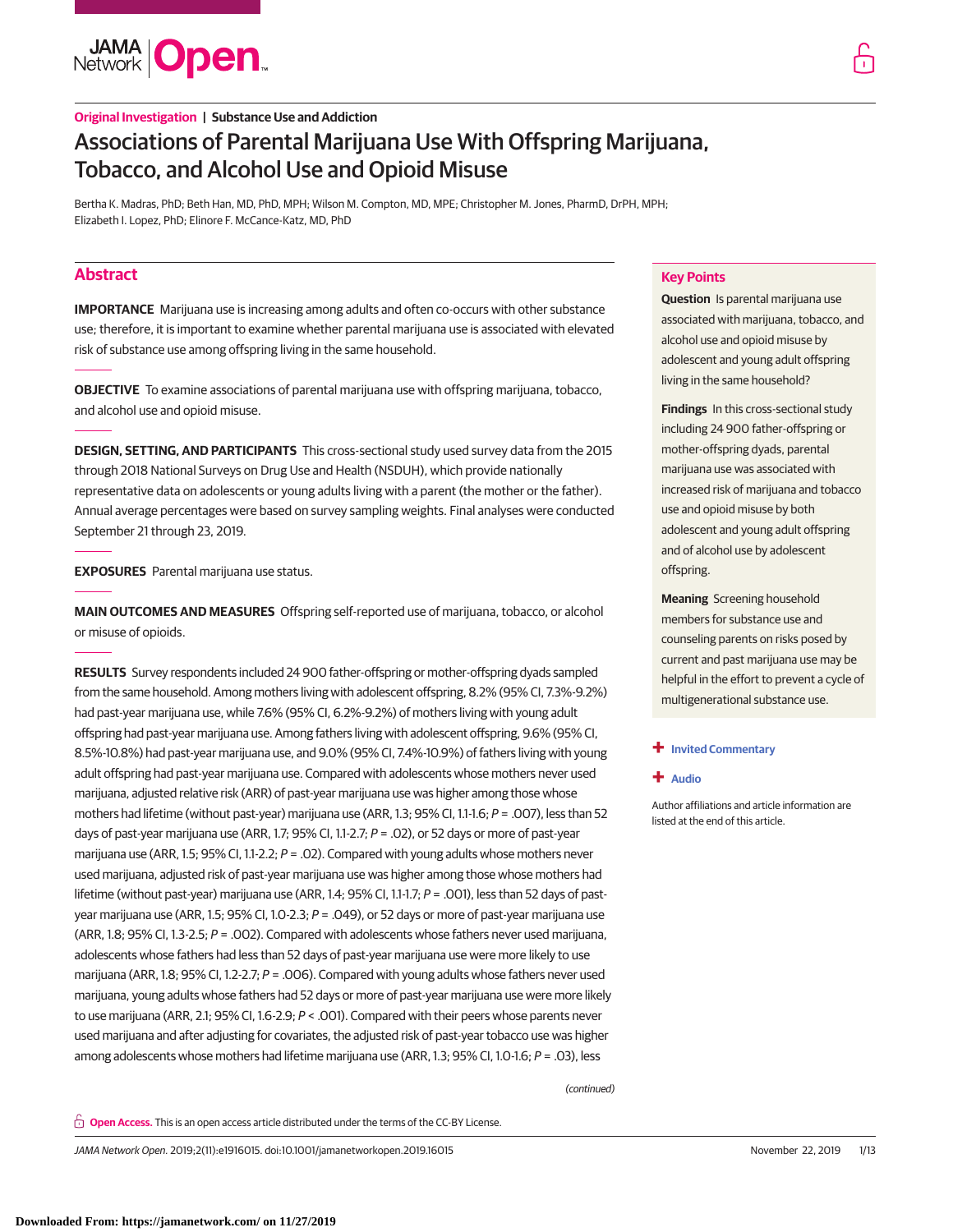#### Abstract (continued)

than 52 days of past-year marijuana use (ARR, 1.5; 95% CI, 1.0-2.1;  $P = .04$ ), or 52 days or more of pastyear marijuana use (ARR, 1.6; 95% CI, 1.1-2.3;  $P = .03$ ); adolescents whose fathers had lifetime marijuana use (ARR, 1.5; 95% CI, 1.1-1.9; P = .004) or 52 days or more of past-year marijuana use (ARR, 1.8; 95% CI, 1.2-2.7; P = .006); young adults whose mothers had lifetime marijuana use (ARR, 1.2; 95% CI, 1.0-1.4;  $P = .04$ ); and young adults whose fathers had 52 days or more of past-year marijuana use (ARR, 1.4; 95% CI, 1.0-1.9;  $P = .046$ ). Compared with their peers whose parents had no past marijuana use and after adjusting for covariates, risk of past-year alcohol use was higher among adolescents whose mothers had lifetime marijuana use (ARR, 1.2; 95% CI, 1.1-1.4;  $P = .004$ ), less than 52 days of past-year marijuana use (ARR, 1.5; 95% CI, 1.2-1.9; P = .002), or 52 days or more of past-year marijuana use (ARR, 1.3; 95% CI, 1.0-1.7;  $P = .04$ ). After adjusting for covariates, parental marijuana use was not associated with opioid misuse by offspring.

**CONCLUSIONS AND RELEVANCE** In this cross-sectional study, parental marijuana use was associated with increased risk of substance use among adolescent and young adult offspring living in the same household. Screening household members for substance use and counseling parents on risks posed by current and past marijuana use are warranted.

JAMA Network Open. 2019;2(11):e1916015. doi[:10.1001/jamanetworkopen.2019.16015](https://jama.jamanetwork.com/article.aspx?doi=10.1001/jamanetworkopen.2019.16015&utm_campaign=articlePDF%26utm_medium=articlePDFlink%26utm_source=articlePDF%26utm_content=jamanetworkopen.2019.16015)

# **Introduction**

The shifting legal environment for marijuana in the United States is traceable to a 1996 California ballot initiative that approved use of marijuana for various medical conditions. Thereafter, medicalization proliferated in other states and spawned a derivative movement to legalize nonmedical use of marijuana. With legal status and social acceptability of marijuana ascendant, the marijuana industry has created products to enhance palatability and potency<sup>1</sup> and expand modes of delivery.<sup>2</sup> One outcome of this shift in marijuana status is an overall increase in past-year marijuana use from 25.8 million people (11.0%) in 2002 to 43.5 million (15.9%) in 2018 among US people aged 12 years or older, with noteworthy increases in young adults. $3$ 

Paralleling these trends is increasing apprehension of the health consequences of marijuana, especially among adolescents.<sup>4</sup> Early marijuana initiation is associated with higher rates of addiction,<sup>5</sup> impaired cognition, $6.7$  preclinical or clinical symptoms of psychosis, schizophrenia, depression, suicidality,  $8-11$  and reduced educational achievement<sup>12</sup> and employment status.<sup>13</sup> Peer influence, genetics, family environment, family interactions, and quality of parenting are among the risk factors and protective modulators of children's substance use.<sup>14-17</sup>

With peak marijuana use occurring among adults of childbearing and childrearing ages, parental marijuana use conceivably poses a direct environmental risk of normalizing marijuana use and enabling access to marijuana for their offspring. Adolescent marijuana use is highest among those with parents and peers who use marijuana compared with nonusing counterparts,<sup>18</sup> whereas peer influence on youth substance use can be neutralized by parents who do not use substances.<sup>19</sup> In general, living with a parent who uses substances or has substance use disorder is a risk factor for use of substances among young offspring.<sup>20,21</sup> Yet, few studies have directly examined whether parental marijuana use increases the risk of opioid misuse among adolescent and young adult offspring living in the same household, a critical gap in view of the current opioid crisis.<sup>22</sup> Most importantly, none of the existing epidemiological studies simultaneously examined associations between parental marijuana use at detailed frequency levels and adolescent and young adult offspring's marijuana, tobacco, and alcohol use, and opioid misuse, to our knowledge.

To address this gap, this study examined potential intergenerational associations within specific substances and across substances. Specifically, we examined whether parental marijuana use was associated with offspring marijuana, tobacco, or alcohol use or opioid misuse. Adolescents and young adults

 $\bigcap$  JAMA Network Open. 2019;2(11):e1916015. doi:10.1001/jamanetworkopen.2019.16015 (Reprinted) November 22, 2019 2/13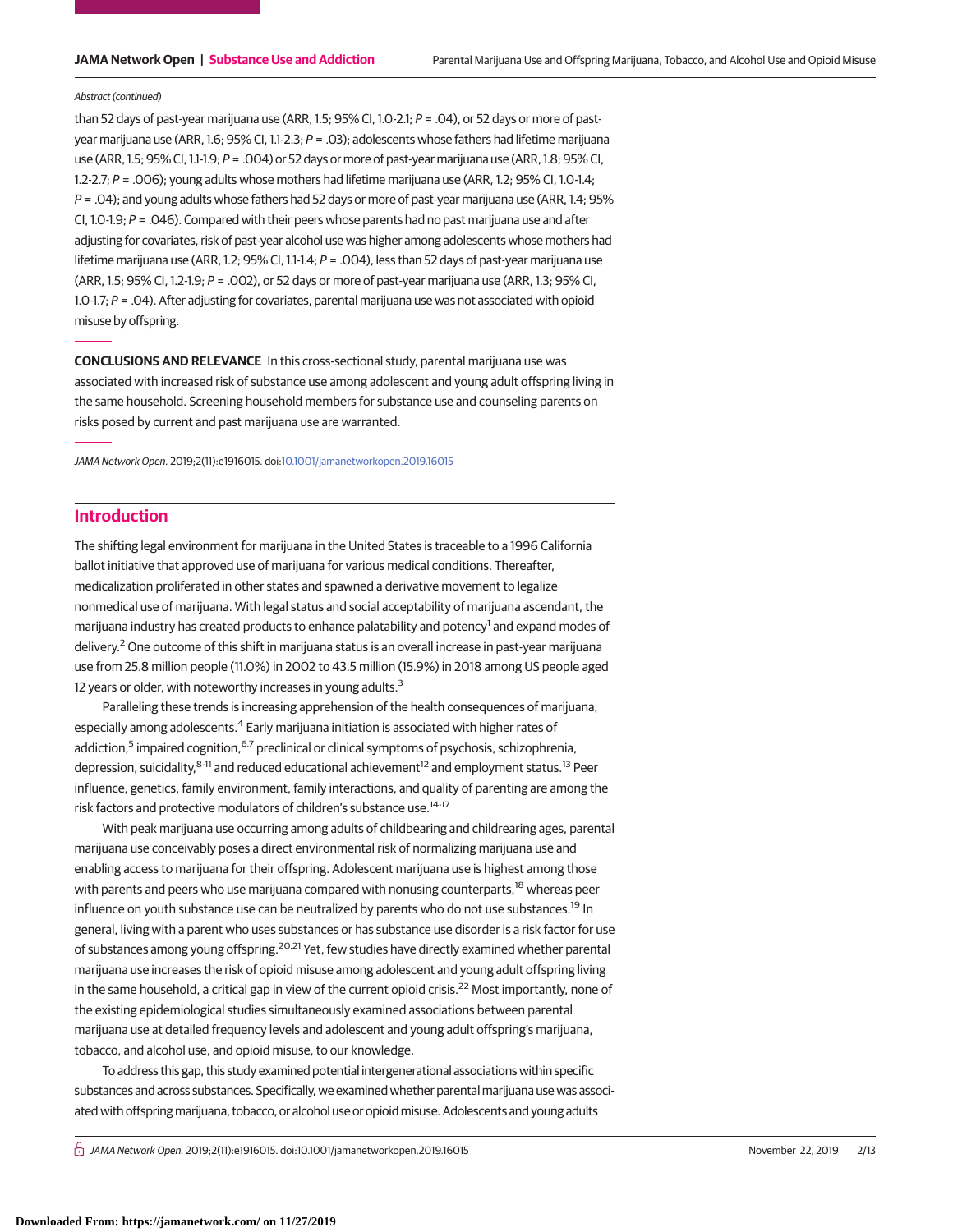have distinct developmental stages, so separate analyses were conducted among adolescent and young adult offspring. Our results could help to inform clinicians, parents, and policy makers regarding substance use prevention.

### **Methods**

#### **Data Source**

We examined data from the 2015 through 2018 National Surveys on Drug Use and Health (NSDUH), conducted by the Substance Abuse and Mental Health Services Administration (SAMHSA). The NSDUH data collection protocol was approved by the institutional review board at RTI International.<sup>23</sup> Since this was a minimal risk survey, it met institutional review board requirements for a waiver of written informed consent. Verbal informed consent was received from each participant.

The NSDUH used a stratified, multistage area probability sample that was designed to be nationally representative on substance use among the US civilian, noninstitutionalized population 12 years or older. Participants included adolescents aged 12 to 17 years living with a sampled parent who was born from 1955 to 1984 and young adults aged 18 to 30 years living with a sampled parent who was born from 1955 to 1980. After dwelling unit (DU) selections were made, an interviewer visited each selected DU to obtain a roster of all people residing in the DU. A maximum of 2 people were selected from any DU, so the NSDUH never sampled a child and both parents within each sampled DU.<sup>24</sup> The subsamples examined in this study are weighted to be nationally representative of an offspring (adolescent or young adult) residing with their mother or father.

Interviews lasted approximately 1 hour. Audio computer-assisted self-administered interviewing was used, providing a private, confidential way to record answers. The annual mean (SD) weighted response rate for the 2015 through 2018 NSDUH was 51.9% (2.9%). Details regarding NSDUH methods and NSDUH pair samples are provided elsewhere.<sup>23,24</sup>

#### **Measures**

The NSDUH collected data on lifetime use (yes or no) and past-year use (yes or no) of tobacco, alcohol, and illicit drugs (ie, marijuana, cocaine, heroin, hallucinogens, inhalants, and methamphetamine), and misuse (yes or no) of prescription psychotherapeutics (opioids, stimulants, sedatives, and tranquilizers). Among past-year marijuana users, the NSDUH assessed the number of days of marijuana use in the past year. This study examined parental marijuana use status at 4 levels: never use, lifetime (without past-year) use, less than 52 days of past-year use, and 52 days or more of past-year use (ie, approximately weekly or more).

The opioid misuse category (yes or no) included heroin use and prescription opioid misuse. Prescription opioid misuse was defined as use in any way that a doctor did not direct the respondent, including use without the respondent's own prescription; use in greater amounts, more often, or longer than the respondent was told; or use in any other way a doctor did not direct the respondent.<sup>25</sup>

Among respondents with lifetime use of marijuana, tobacco, or alcohol, the NSDUH collected their age at initiation (first time ever used).<sup>5,26</sup> Among respondents reporting past-month alcohol use, NSDUH also collected past-month binge alcohol use (yes or no), defined as drinking 5 or more drinks for men or 4 or more drinks for women on the same occasion on at least 1 day in the past month.

When assessing associations of parental marijuana use and adolescent offspring substance use, we controlled for the corresponding substance use of adolescent's peers and parenting styles associated with adolescent substance use.<sup>14-18</sup> For adolescent respondents, the NSDUH assessed how many of an adolescent's peers used marijuana, alcohol, or tobacco (none, a few, most, or all), the adolescent's perceived parental disapproval of using marijuana once a month or more, perceived parental disapproval of drinking alcohol daily, and perceived parental disapproval of smoking one pack of cigarettes per day (parental disapproval measures: neither approve nor disapprove, somewhat disapprove, or strongly disapprove).<sup>26,27</sup>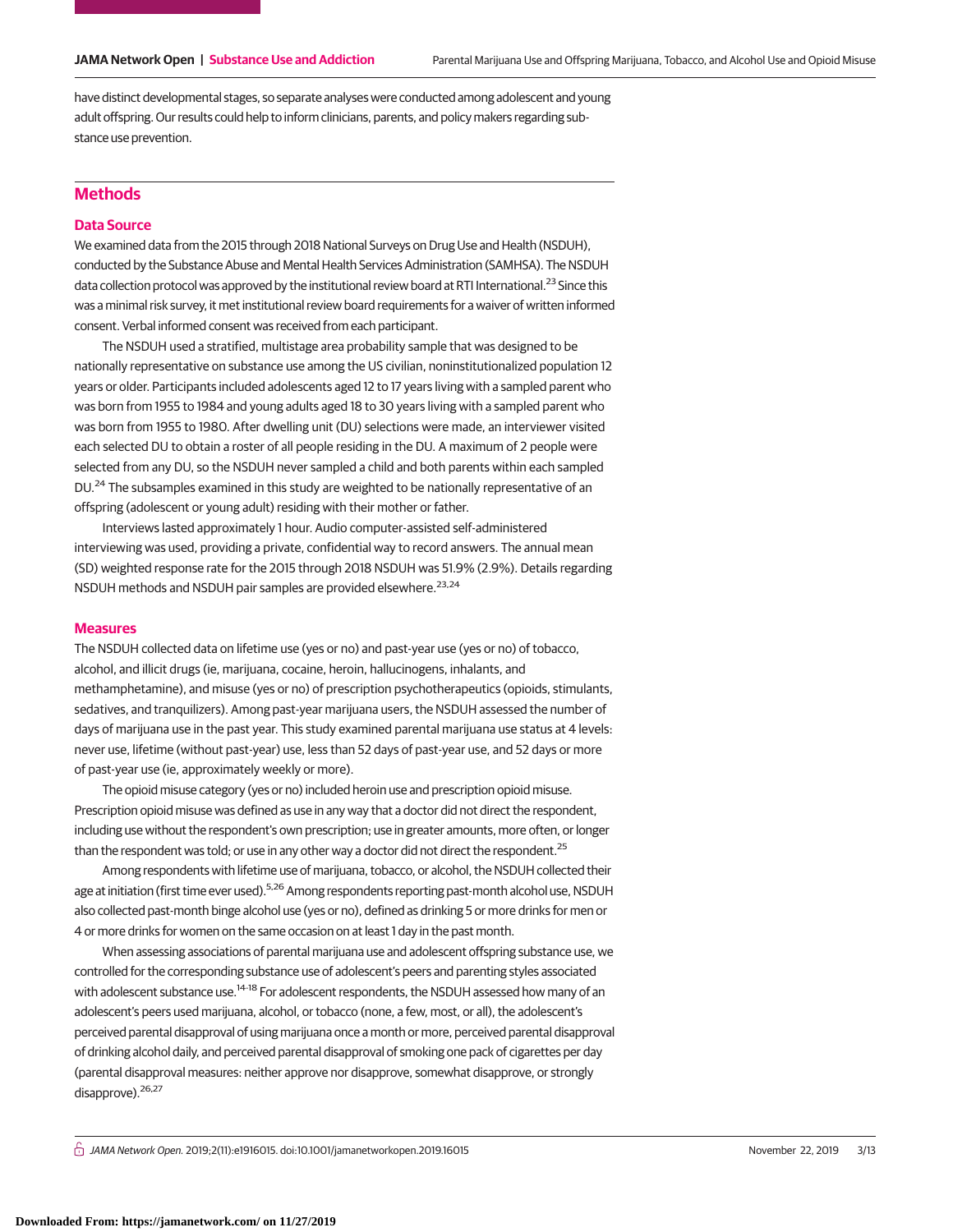Offspring substance use may be associated with parental mental health status<sup>14-17</sup> and offspring's depression, <sup>8-11</sup> which we controlled for when examining associations of parental marijuana use with offspring substance use. The NSDUH provided estimates of past-year major depressive episode (yes or no) among adolescent and adult respondents based on assessments of individual diagnostic criteria from the Diagnostic and Statistical Manual of Mental Disorders (Fourth Edition) (DSM-IV),<sup>28</sup> which has demonstrated good reliability and validity.<sup>29,30</sup> Past-year mental illness status (ie, having had a diagnosable mental disorder [excluding developmental disorders and substance use disorders] of sufficient duration to meet diagnostic criteria specified within the DSM-IV [yes or no]) was determined for each adult respondent using a predictive model based on questions about distress (past-year K6 scale), impairment (truncated version of the World Health Organization Disability Assessment Schedule), serious suicidal ideation, major depressive episode, and age.<sup>31,32</sup>

A state's medical or nonmedical marijuana use legal status and urban or rural residence location are associated with young people's substance use.<sup>26</sup> Using state and year information, we created a time-dependent variable indexing state legalization of medical and nonmedical marijuana use (yes or no). Additionally, the NSDUH collected information on respondents' age, sex, race/ethnicity, family income, and metropolitan statistical area (MSA) (large, small, or non-MSA). Race/ethnicity was based on the respondent's self-classification of racial and ethnic and identification and origin based on the classifications developed by the US Census Bureau.

#### **Statistical Analysis**

First, we estimated the prevalence of parental marijuana use and mean initiation ages. Second, we estimated the prevalence of past-year use of marijuana, tobacco, and alcohol and past-year opioid misuse among adolescents living with a parent by parental marijuana use status. Similarly, we estimated the prevalence of past-year marijuana and tobacco use, past-year opioid misuse, and pastmonth binge alcohol use among young adults living with a parent by parental marijuana use status.

Bivariable and multivariable logistic regression models were applied to examine the associations of parental marijuana use with substance use of adolescent and young adult offspring separately. Unadjusted relative risks (RRs) and adjusted RRs (ARRs) were estimated using PREDMARG and PRED\_EFF statements in SUDAAN statistical software version 11.0.1 (RTI International).<sup>33</sup> P values were calculated using 2-sided t tests, and statistical significance was set at less than .05. Multivariable models included covariates for offspring (age, sex, race/ethnicity, past-year major depressive episode, and perceived parental disapproval of adolescent substance use), family (income and parental mental illness status), environment (peer substance use, state's legal status of medical and nonmedical marijuana, and MSA), and parental tobacco use and nonmarijuana illicit drug use. We additionally controlled for parental alcohol use status when examining for correlates of offspring alcohol use and binge alcohol use. Multicollinearity and potential interaction effects between examined factors were assessed and were not identified in final multivariable models. SUDAAN software version 11.0.1 was used for all analyses to account for the complex sample design and sampling weights of NSDUH data. Final analyses were conducted September 21 through 23, 2019.

#### **Results**

Among parents born from 1955 to 1984 living with adolescent offspring, 8.2% (95% CI, 7.3%-9.2%) of mothers and 9.6% (95% CI, 8.5%-10.8%) of fathers had used marijuana in the past year, and 3.5% (95% CI, 3.0%-4.1%) of mothers and 5.4% (95% CI, 4.6%-6.2%) of fathers had used marijuana on 52 days or more in the past year (**Table 1**). Among parents with lifetime marijuana use, mean marijuana initiation age was 18.0 (95% CI, 17.8-18.2) years among mothers and 17.2 (95% CI, 17.0-17.5) years among fathers. Among parents born from 1955 to 1980 living with young adult offspring, 7.6% (95% CI, 6.2%-9.2%) of mothers and 9.0% (95% CI, 7.4%-10.9%) of fathers had used marijuana in the past year, and 3.7% (95% CI, 2.8%-4.7%) of mothers and 5.4% (95% CI, 4.1%-7.0%) of fathers had used marijuana on 52 days or more in the past year. Among parents of young adult offspring with

 $\bigcap$  JAMA Network Open. 2019;2(11):e1916015. doi:10.1001/jamanetworkopen.2019.16015 (Reprinted) November 22, 2019 4/13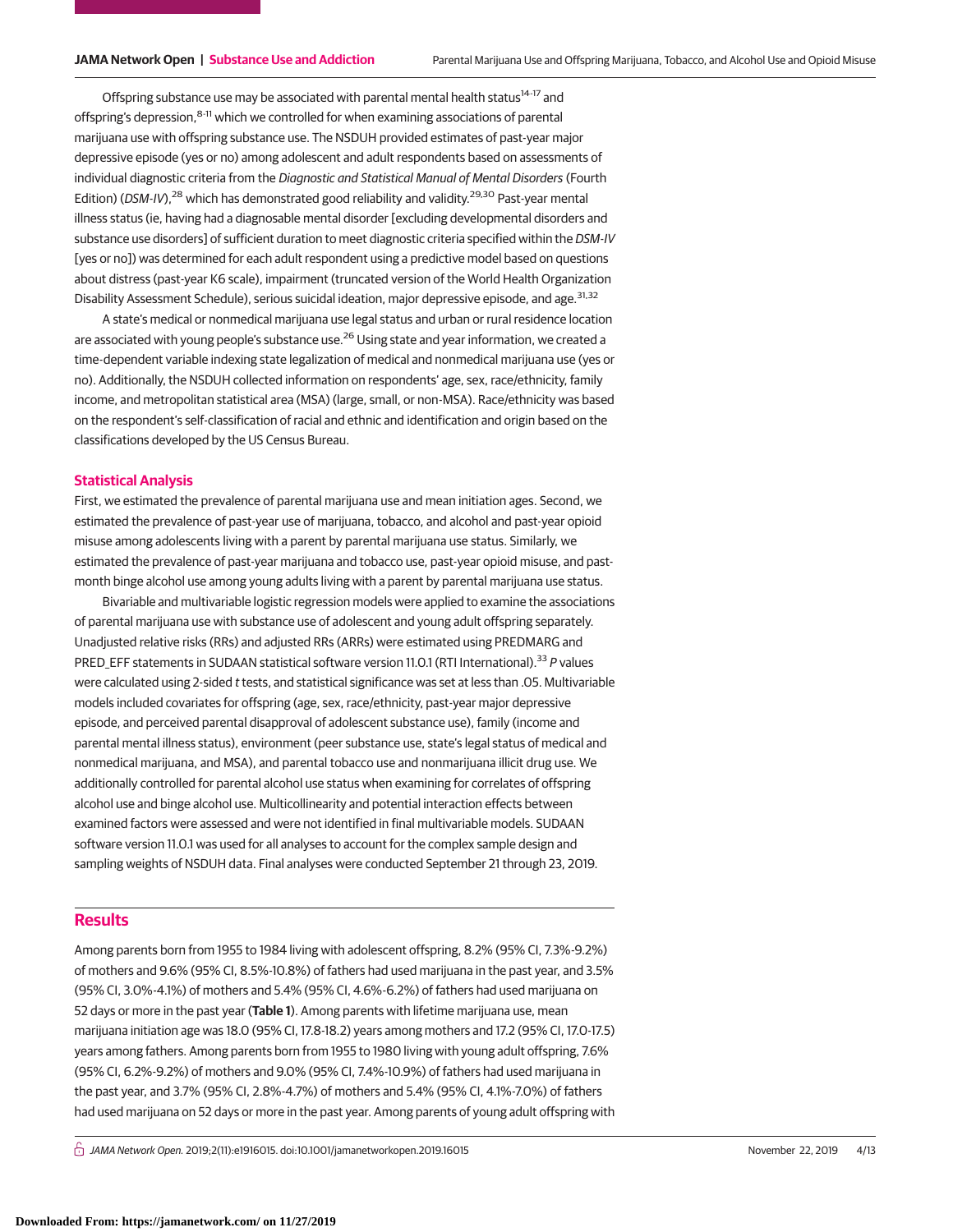lifetime marijuana use, mean marijuana initiation age was 18.2 (95% CI, 17.7-18.7) years among mothers and 17.2 (95% CI, 16.8-17.6) years among fathers.

#### **Adolescent Offspring Marijuana Use by Parental Marijuana Use Status**

Compared with adolescents whose parents never used marijuana, the unadjusted risk of past-year marijuana use was higher among adolescents whose mothers had lifetime marijuana use (RR, 1.9; 95% CI, 1.6-2.2;  $P <$  .001), less than 52 days of past-year marijuana use (RR, 2.5; 95% CI, 1.8-3.6;  $P <$  .001), or 52 days or more of past-year marijuana use (RR, 2.5; 95% CI, 1.9-3.4; P < .001) and among adolescents whose fathers had lifetime marijuana use (RR, 2.0; 95% CI, 1.6-2.5; P < .001), less than 52 days of pastyear marijuana use (RR, 3.7; 95% CI, 2.4-5.7; P < .001), or 52 days or more of past-year marijuana use (RR, 2.6; 95% CI, 1.8-3.7; P < .001) (**Table 2**). Compared with adolescents whose mothers never used marijuana, the adjusted risk of past-year marijuana use was higher among adolescents whose mothers had lifetime (without past-year) marijuana use (ARR, 1.3; 95% CI, 1.1-1.6; P = .007), less than 52 days of past-year marijuana use (ARR, 1.7; 95% CI, 1.1-2.7; P = .02), and or 52 days or more of past-year marijuana use (ARR, 1.5; 95% CI, 1.1-2.2;  $P = .02$ ). The adjusted risk of past-year marijuana use was higher among adolescents whose fathers had less than 52 days of past-year marijuana use (ARR, 1.8; 95% CI, 1.2-2.7;  $P = .006$ ) than among adolescents whose fathers never used marijuana (Table 2).

Table 1. Parental Marijuana Use Status and Mean Age of Initiation In Parents With Lifetime Marijuana Use

| Parental Marijuana Use                           | <b>Mothers Born in</b><br>1955-1984 Living<br>With Offspring<br>Aged 12-17 y<br>$(n = 11500^{\circ})$ | <b>Fathers Born in</b><br>1955-1984 Living<br>With Offspring<br>Aged 12-17 y<br>$(n = 7200^{\circ})$ | <b>Mothers Born in</b><br>1955-1980 Living<br><b>With Offspring</b><br>Aged 18-30 y<br>$(n = 4000^a)$ | <b>Fathers Born in</b><br>1955-1980 Living<br>With Offspring<br>Aged 18-30 y<br>$(n = 2300^a)$ |
|--------------------------------------------------|-------------------------------------------------------------------------------------------------------|------------------------------------------------------------------------------------------------------|-------------------------------------------------------------------------------------------------------|------------------------------------------------------------------------------------------------|
| Never use                                        | 56.3 (54.8-57.8)                                                                                      | 49.0 (47.0-51.0)                                                                                     | 57.9 (55.2-60.6)                                                                                      | 52.7 (49.3-56.3)                                                                               |
| Lifetime use but not past y use                  | 35.5 (34.1-37.0)                                                                                      | 41.4 (39.5-43.3)                                                                                     | 34.5 (31.9-37.1)                                                                                      | 38.3 (35.0-41.7)                                                                               |
| Any use in past y                                | $8.2(7.3-9.2)$                                                                                        | $9.6(8.5-10.8)$                                                                                      | $7.6(6.2-9.2)$                                                                                        | $9.0(7.4-10.9)$                                                                                |
| $<$ 52 d use in past y                           | $4.7(4.0-5.5)$                                                                                        | $4.2(3.5-5.1)$                                                                                       | $3.9(2.9-5.3)$                                                                                        | $3.6(2.7-4.8)$                                                                                 |
| $\geq$ 52 d use in past y                        | $3.5(3.0-4.1)$                                                                                        | $5.4(4.6-6.2)$                                                                                       | $3.7(2.8-4.7)$                                                                                        | $5.4(4.1-7.0)$                                                                                 |
| Age at marijuana initiation,<br>mean (95% CI), y | 18.0 (17.8-18.2)                                                                                      | $17.2(17.0-17.5)$                                                                                    | 18.2 (17.7-18.7)                                                                                      | 17.2 (16.8-17.6)                                                                               |

<sup>a</sup> Substance Abuse and Mental Health Services Administration requires that any description of overall sample sizes based on the restricted-use National Surveys on Drug Use and Health data files be rounded to the nearest 100 to minimize potential disclosure risk.

Table 2. Past-Year Marijuana Use and Opioid Misuse Among Adolescent Offspring Aged 12 to 17 Years Who Lived With a Parent Born in 1955 to 1984 by Parental Marijuana Use Status (n = 37 300)

| Parental<br>Marijuana<br>Use Status |                              | Marijuana Use, Past y |                |                              | Heroin Use or Prescription Opioid Misuse, Past y |                |                           |  |
|-------------------------------------|------------------------------|-----------------------|----------------|------------------------------|--------------------------------------------------|----------------|---------------------------|--|
|                                     |                              | $%$ (SE)              | RR (95% CI)    | ARR $(95\%$ CI) <sup>a</sup> | $%$ (SE)                                         | RR (95% CI)    | ARR (95% CI) <sup>b</sup> |  |
|                                     | Mother                       |                       |                |                              |                                                  |                |                           |  |
|                                     | Never use                    | 8.4(0.6)              | 1 [Reference]  | 1 [Reference]                | 2.5(0.3)                                         | 1 [Reference]  | 1 [Reference]             |  |
|                                     | LT use, not in<br>in past y  | 15.6(0.8)             | $1.9(1.6-2.2)$ | $1.3(1.1-1.6)$               | 4.0(0.5)                                         | $1.6(1.1-2.3)$ | $1.4(0.9-2.4)$            |  |
|                                     | <52 d use in<br>past y       | 21.3(3.5)             | $2.5(1.8-3.6)$ | $1.7(1.1-2.7)$               | 6.7(2.4)                                         | $2.7(1.3-5.7)$ | $2.5(1.0-6.4)$            |  |
|                                     | $\geq$ 52 d use in<br>past y | 21.2(2.9)             | $2.5(1.9-3.4)$ | $1.5(1.1-2.2)$               | 5.0(1.7)                                         | $2.0(1.0-3.9)$ | $1.8(0.8-3.8)$            |  |
| Father                              |                              |                       |                |                              |                                                  |                |                           |  |
|                                     | Never use                    | 6.8(0.7)              | 1 [Reference]  | 1 [Reference]                | 1.7(0.3)                                         | 1 [Reference]  | 1 [Reference]             |  |
|                                     | LT use, not in<br>past y     | 13.3(1.1)             | $2.0(1.6-2.5)$ | $1.2(1.0-1.5)$               | 3.2(0.6)                                         | $1.8(1.1-3.1)$ | $1.3(0.8-2.3)$            |  |
|                                     | <52 d use in<br>past y       | 25.1(4.7)             | $3.7(2.4-5.7)$ | $1.8(1.2-2.7)$               | 6.1(2.1)                                         | $3.5(1.7-7.4)$ | $2.1(0.9-4.9)$            |  |
|                                     | $\geq$ 52 d use in<br>past y | 17.5(2.5)             | $2.6(1.8-3.7)$ | $1.3(0.9-1.9)$               | 4.0(1.2)                                         | $2.3(1.2-4.6)$ | $1.2(0.6-2.5)$            |  |

 $\stackrel{\curvearrowright}{\cap}$  JAMA Network Open. 2019;2(11):e1916015. doi:10.1001/jamanetworkopen.2019.16015 (Reprinted) November 22, 2019 5/13

Abbreviations: ARR, adjusted relative risk; LT, lifetime; RR, relative risk.

- <sup>a</sup> Model controlled for adolescents' age, sex, race/ ethnicity, family income, past-year major depressive episode, marijuana use of peers, perceived parent disapproval of using marijuana once a month or more, metropolitan statistical area, state's medical and nonmedical marijuana use legal status, father's or mother's mental illness status and lifetime and past-year tobacco use, nonmarijuana illicit drug use, and misuse of prescription psychotherapeutics, and survey year.
- **b** Controlled for all the covariates above except for marijuana use of adolescents' peers, adolescents' perceived parent disapproval of using marijuana once a month or more.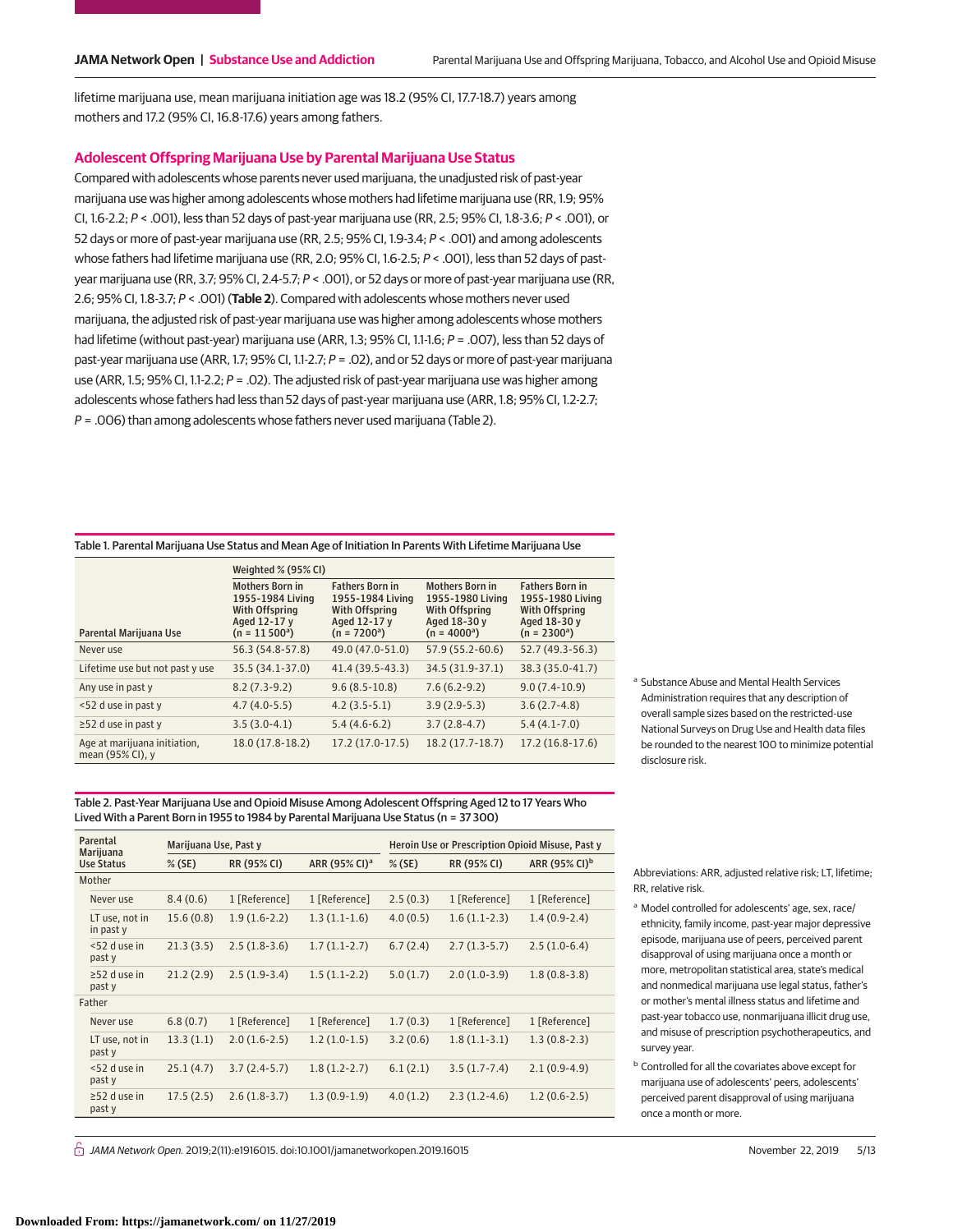#### **Adolescent Offspring Opioid Misuse by Parental Marijuana Use Status**

Compared with adolescents whose parents never used marijuana, the unadjusted risk of past-year opioid misuse was higher among adolescents whose mothers had lifetime marijuana use (RR, 1.6; 95% CI, 1.1-2.3; P = .006), less than 52 days of past-year marijuana use (RR, 2.7; 95% CI, 1.3-5.7;  $P = .01$ ), or 52 days or more of past-year marijuana use (RR, 2.0; 95% CI, 1.0-3.9; P = .05) and among adolescents whose fathers had lifetime marijuana use (RR, 1.8; 95% CI, 1.1-3.1; P = .02), less than 52 days of past-year marijuana use (RR, 3.5; 95% CI, 1.7-7.4; P = .001), or 52 days or more of past-year marijuana use (RR, 2.3; 95% CI, 1.2-4.6;  $P = .01$ ) (Table 2). However, after controlling for covariates (excluding marijuana use of adolescents' peers and adolescents' perceived parental disapproval of using marijuana), the adjusted risk of past-year opioid misuse by adolescent offspring did not vary by parental marijuana use status.

#### **Adolescent Offspring Tobacco Use by Parental Marijuana Use Status**

Compared with adolescents whose parents never used marijuana, the unadjusted risk of past-year tobacco use was higher among adolescents whose mothers had lifetime marijuana use (RR, 1.9; 95% CI, 1.6-2.3; P < .001), less than 52 days of past-year marijuana use (RR, 2.0; 95% CI, 1.4-3.1; P = .001), or 52 days or more of past-year marijuana use (RR, 2.2; 95% CI, 1.5-3.3; P < .001) and among adolescents whose fathers had lifetime marijuana use (RR, 2.1; 95% CI, 1.6-2.7; P < .001), less than 52 days of past-year marijuana use (RR, 1.8; 95% CI, 1.1-3.0;  $P = .03$ ), or 52 days or more of past-year marijuana use (RR, 2.8; 95% CI, 2.0-2.7; P < .001) (**Table 3**). The multivariable model controlled for the same covariates as the model for adolescent offspring opioid misuse, plus cigarette use by adolescents' peers and adolescents' perceived parental disapproval of smoking. Compared with adolescents whose mothers never used marijuana, the adjusted risk of past-year tobacco use was higher among adolescents whose mothers had lifetime marijuana use (ARR, 1.3; 95% CI, 1.0-1.6; P = .03), less than 52 days of past-year marijuana use (ARR, 1.5; 95% CI, 1.0-2.1; P = .04), or 52 days or more of past-year marijuana use (ARR, 1.6; 95% CI, 1.1-2.3;  $P = .03$ ). Compared with adolescents whose fathers never used marijuana, the adjusted risk of past-year tobacco use was higher among adolescents whose fathers had lifetime marijuana use (ARR, 1.5; 95% CI, 1.1-1.9; P = .004) or 52 days or more of past-year marijuana use (ARR, 1.8; 95% CI, 1.2-2.7; P = .006) (Table 3).

Table 3. Past-Year Tobacco and Alcohol Use Among Adolescent Offspring Aged 12 to 17 Years Who Lived With a Parent Born in 1955 to 1984 by Parental Marijuana Use Status (n = 37 300)

|                               | Tobacco Use, Past y |                |                              | Alcohol Use, Past y |                |                           |
|-------------------------------|---------------------|----------------|------------------------------|---------------------|----------------|---------------------------|
| Parental Marijuana Use Status | $%$ (SE)            | RR (95% CI)    | ARR $(95\%$ CI) <sup>a</sup> | $%$ (SE)            | RR (95% CI)    | ARR (95% CI) <sup>b</sup> |
| Mother                        |                     |                |                              |                     |                |                           |
| Never use                     | 6.1(0.5)            | 1 [Reference]  | 1 [Reference]                | 16.1(0.8)           | 1 [Reference]  | 1 [Reference]             |
| LT use, not in past $y$       | 11.8(0.8)           | $1.9(1.6-2.3)$ | $1.3(1.0-1.6)$               | 25.8(1.1)           | $1.6(1.4-1.8)$ | $1.2(1.1-1.4)$            |
| $<$ 52 d use in past y        | 12.5(2.4)           | $2.0(1.4-3.1)$ | $1.5(1.0-2.1)$               | 28.4(3.5)           | $1.8(1.4-2.3)$ | $1.5(1.2-1.9)$            |
| $\ge$ 52 d use in past y      | 13.7(2.5)           | $2.2(1.5-3.3)$ | $1.6(1.1-2.3)$               | 25.4(3.1)           | $1.6(1.2-2.0)$ | $1.3(1.0-1.7)$            |
| Father                        |                     |                |                              |                     |                |                           |
| Never use                     | 5.5(0.5)            | 1 [Reference]  | 1 [Reference]                | 15.1(1.0)           | 1 [Reference]  | 1 [Reference]             |
| LT use, not in past y         | 11.6(1.0)           | $2.1(1.6-2.7)$ | $1.5(1.1-1.9)$               | 23.6(1.3)           | $1.6(1.3-1.9)$ | $1.1(0.9-1.3)$            |
| $<$ 52 d use in past y        | 9.8(2.3)            | $1.8(1.1-3.0)$ | $1.0(0.6-1.8)$               | 34.2(4.9)           | $2.3(1.7-3.1)$ | $1.3(0.9-1.9)$            |
| $\ge$ 52 d use in past y      | 15.7(2.5)           | $2.8(2.0-4.1)$ | $1.8(1.2-2.7)$               | 25.0(3.2)           | $1.7(1.3-2.2)$ | $1.3(1.0-1.8)$            |

Abbreviations: ARR, adjusted relative risk; LT, lifetime; RR, relative risk.

<sup>a</sup> Model controlled for adolescents' age, sex, race/ethnicity, family income, past-year major depressive episode, metropolitan statistical area, state's medical and nonmedical marijuana use legal status, father's or mother's mental illness status and lifetime and past-year tobacco use, nonmarijuana illicit drug use, and misuse of prescription psychotherapeutics, survey year, cigarette use of adolescents' peers, and adolescents' perceived parent disapproval of smoking 1 pack of cigarettes per day.

<sup>b</sup> Model controlled for adolescents' age, sex, race/ethnicity, family income, past-year major depressive episode, metropolitan statistical area, state's medical and nonmedical marijuana use legal status, father's or mother's mental illness status and lifetime and past-year tobacco use, nonmarijuana illicit drug use, and misuse of prescription psychotherapeutics, survey year, alcohol use of adolescents' peers, adolescents' perceived parent disapproval of drinking alcohol daily, and father's or mother's lifetime and past-year alcohol use status.

 $\stackrel{\curvearrowright}{\cap}$  JAMA Network Open. 2019;2(11):e1916015. doi:10.1001/jamanetworkopen.2019.16015 (Reprinted) November 22, 2019 6/13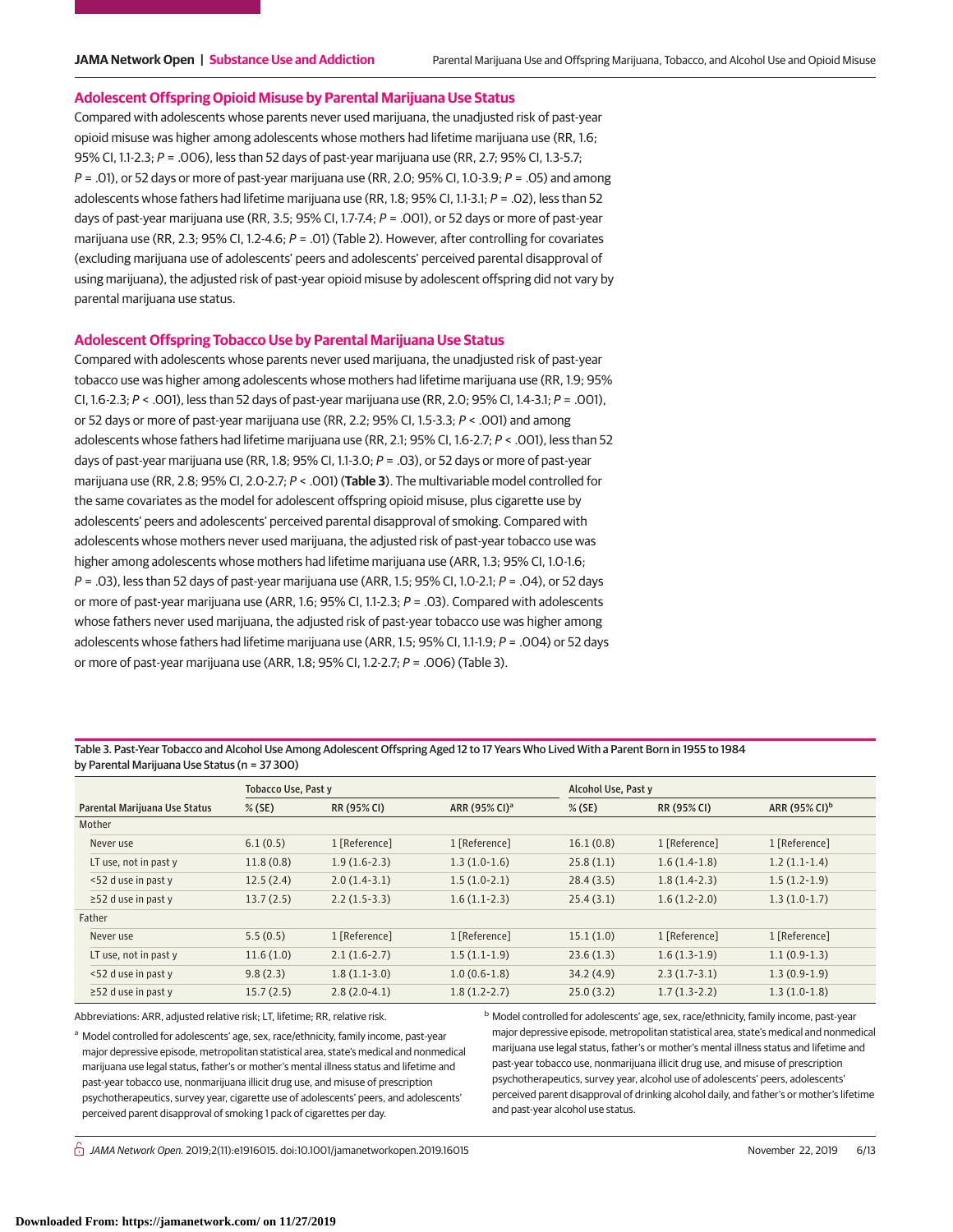#### **Adolescent Offspring Alcohol Use by Parental Marijuana Use Status**

Compared with adolescents whose parents never used marijuana, the unadjusted risk of past-year alcohol use was higher among adolescents whose mothers had lifetime marijuana use (RR, 1.6; 95% CI, 1.4-1.8;  $P <$  .001), less than 52 days of past-year marijuana use (RR, 1.8; 95% CI, 1.4-2.3;  $P <$  .001), or 52 days or more of past-year marijuana use (RR, 1.6; 95% CI, 1.2-2.0; P < .001) and among adolescents whose fathers had lifetime marijuana use (RR, 1.6; 95% CI, 1.3-1.9; P < .001), less than 52 days of past-year marijuana use (RR, 2.3; 95% CI, 1.7-3.1; P < .001), or 52 days or more of past-year marijuana use (RR, 1.7; 95% CI, 1.3-2.2; P < .001) (Table 3). The multivariable model included the same covariates as in the model for adolescent offspring opioid misuse, plus alcohol use of adolescents' peers, adolescents' perceived parental disapproval of daily alcohol use, and parental alcohol use status. Compared with adolescents whose mother never used marijuana, the adjusted risk of pastyear alcohol use was higher among adolescents whose mothers had lifetime marijuana use (ARR, 1.2; 95% CI, 1.1-1.4; P = .004), less than 52 days of past-year marijuana use (ARR, 1.5; 95% CI, 1.2-1.9; P = .002), or 52 days or more of past-year marijuana use (ARR, 1.3; 95% CI, 1.0-1.7; P = .04) (Table 3). The adjusted risk of past-year alcohol use among adolescent offspring did not vary by father's marijuana use status.

#### **Young Adult Offspring's Marijuana Use by Parental Marijuana Use Status**

Compared with young adults whose parents never used marijuana, the unadjusted risk of past-year marijuana use was higher among young adults whose mother had lifetime marijuana use (RR, 1.8; 95% CI, 1.5-2.1; P < .001), less than 52 days of past-year marijuana use (RR, 2.2; 95% CI, 1.6-3.1; P < .001), or 52 days or more of past-year marijuana use (RR, 2.7; 95% CI, 2.1-3.4; P < .001) and among young adults whose fathers had lifetime marijuana use (RR, 1.5; 95% CI, 1.2-1.9; P < .001), less than 52 days of past-year marijuana use (RR, 2.0; 95% CI, 1.4-2.9; P = .002), or 52 days or more of past-year marijuana use (RR, 2.8; 95% CI, 2.1-3.7; P < .001) (**Table 4**). Compared with young adults whose mothers never used marijuana, the adjusted risk of past-year marijuana use was higher among those whose mothers had lifetime marijuana use (ARR, 1.4; 95% CI, 1.1-1.7; P = .001), less than 52 days of past-year marijuana use (ARR, 1.5; 95% CI, 1.0-2.3;  $P = .049$ ), or 52 days or more of past-year marijuana use (ARR, 1.8; 95% CI, 1.3-2.5; P = .002). The adjusted risk of past-year marijuana use was higher among young adults whose fathers had 52 days or more of past-year marijuana use (ARR, 2.1; 95% CI, 1.6-2.9; P < .001) compared with those whose fathers never used marijuana (Table 4).

Table 4. Past-Year Marijuana Use and Opioid Misuse Among Young Adult Offspring Aged 18-30 Years Who Lived With a Parent Born in 1955 to 1980 by Parental Marijuana Use Status (n = 12 600)

|                               | Marijuana Use, Past y |                |                           | Heroin Use or Prescription. Opioid Misuse, Past y |                |                           |  |
|-------------------------------|-----------------------|----------------|---------------------------|---------------------------------------------------|----------------|---------------------------|--|
| Parental Marijuana Use Status | $%$ (SE)              | RR (95% CI)    | ARR (95% CI) <sup>a</sup> | $%$ (SE)                                          | RR (95% CI)    | ARR (95% CI) <sup>a</sup> |  |
| Mother                        |                       |                |                           |                                                   |                |                           |  |
| Never use                     | 22.7(1.5)             | 1 [Reference]  | 1 [Reference]             | 5.8(0.8)                                          | 1 [Reference]  | 1 [Reference]             |  |
| LT use, not in past y         | 41.2(2.1)             | $1.8(1.5-2.1)$ | $1.4(1.1-1.7)$            | 9.4(1.2)                                          | $1.6(1.1-2.4)$ | $1.3(0.7-2.2)$            |  |
| $<$ 52 d use in past y        | 50.5(7.8)             | $2.2(1.6-3.1)$ | $1.5(1.0-2.3)$            | 12.9(5.8)                                         | $2.2(0.9-5.6)$ | $1.3(0.5-3.7)$            |  |
| $\ge$ 52 d use in past y      | 61.2(6.4)             | $2.7(2.1-3.4)$ | $1.8(1.3-2.5)$            | 20.2(5.1)                                         | $3.5(2.0-6.2)$ | $1.9(0.8-4.6)$            |  |
| Father                        |                       |                |                           |                                                   |                |                           |  |
| Never use                     | 21.1(1.8)             | 1 [Reference]  | 1 [Reference]             | 4.8(0.8)                                          | 1 [Reference]  | 1 [Reference]             |  |
| LT use, not in in past y      | 32.7(2.6)             | $1.5(1.2-1.9)$ | $1.1(0.9-1.4)$            | 7.6(1.3)                                          | $1.6(1.0-2.5)$ | $1.1(0.6-2.0)$            |  |
| $<$ 52 d use in past y        | 41.9(7.2)             | $2.0(1.4-2.9)$ | $1.4(0.9-2.2)$            | 9.2(3.7)                                          | $1.9(0.8-4.5)$ | $1.4(0.5-3.7)$            |  |
| $\ge$ 52 d use in past y      | 58.9(7.1)             | $2.8(2.1-3.7)$ | $2.1(1.6-2.9)$            | 10.5(3.5)                                         | $2.2(1.0-4.5)$ | $1.7(0.8-3.7)$            |  |

Abbreviations: ARR, adjusted relative risk; LT, lifetime; RR, relative risk.

a Controlled for young adult's age, sex, race/ethnicity, family income, past-year major depressive episode, metropolitan statistical area, state's medical and nonmedical

marijuana use legal status, father's or mother's mental illness status and lifetime and past-year tobacco use, nonmarijuana illicit drug use, misuse of prescription psychotherapeutics, and survey year.

 $\bigcap$  JAMA Network Open. 2019;2(11):e1916015. doi:10.1001/jamanetworkopen.2019.16015 (Reprinted) November 22, 2019 7/13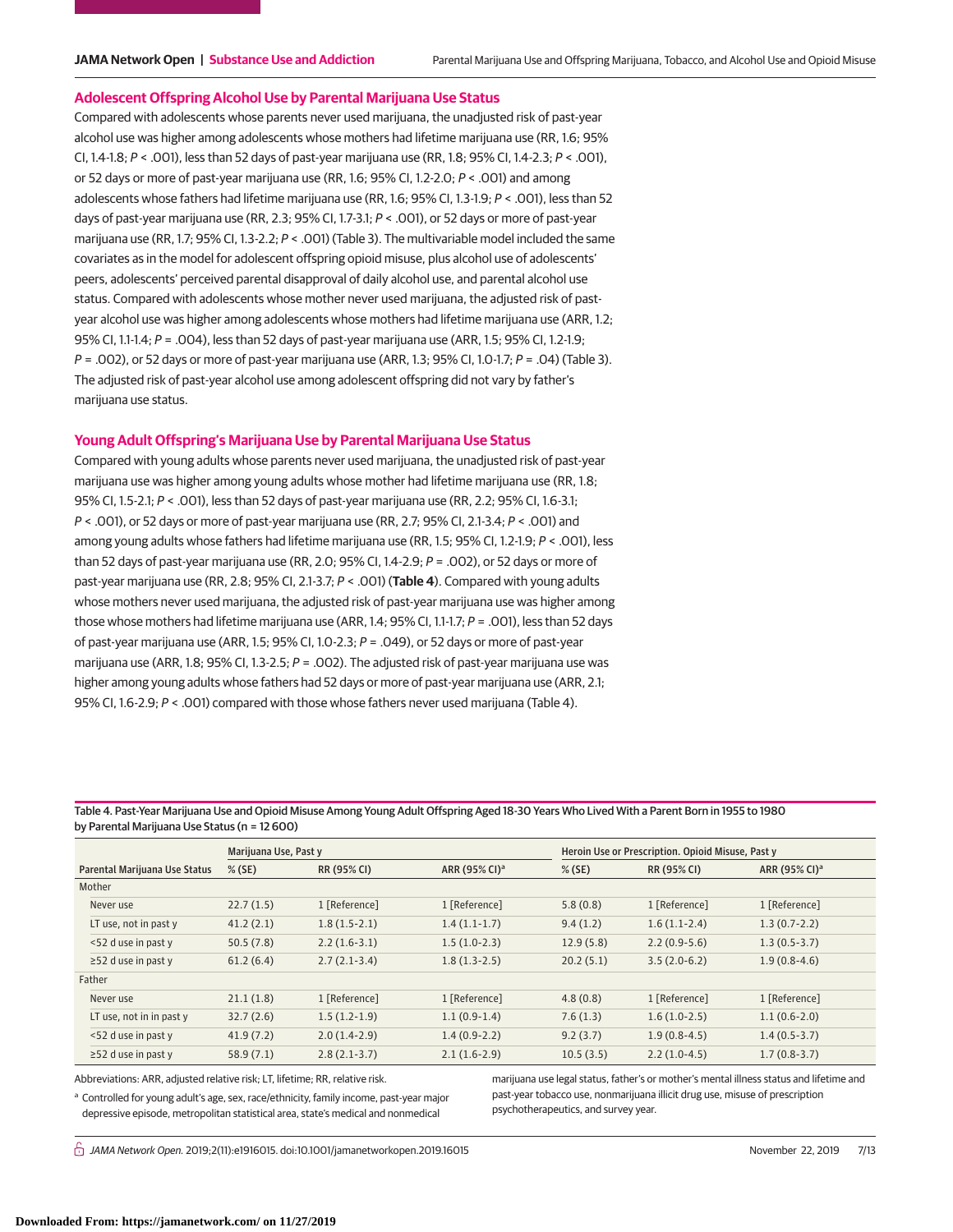#### **Young Adult Offspring Opioid Misuse by Parental Marijuana Use Status**

Compared with young adults whose parents never used marijuana, the unadjusted risk of past-year opioid misuse was higher among those whose mothers had 52 days or more of past-year marijuana use (RR, 3.5; 95% CI, 2.0-6.2; P < .001) and among those whose fathers had 52 days or more of pastyear marijuana use (RR, 2.2; 95% CI, 1.0-4.5;  $P = .04$ ) (Table 4). After controlling for covariates, their opioid misuse did not vary by parental marijuana use status.

### **Young Adult Offspring Tobacco Use by Parental Marijuana Use Status**

Compared with young adults whose parents never used marijuana, the unadjusted risk of past-year tobacco use was higher among those whose mothers had lifetime marijuana use (RR, 1.5; 95% CI, 1.3-1.7; P < .001), less than 52 days of past-year marijuana use (RR, 1.5; 95% CI, 1.1-2.0; P = .02), or 52 days or more of past-year marijuana use (RR, 1.7;  $95\%$  CI, 1.3-2.3;  $P = .001$ ) and among those whose fathers had lifetime marijuana use (RR, 1.4; 95% CI, 1.2-1.7; P < .001), less than 52 days of past-year marijuana use (RR, 1.9; 95% CI, 1.4-2.5;  $P = .001$ ), or 52 days or more of past-year marijuana use (RR, 1.8; 95% CI, 1.4-2.5; P < .001) (**Table 5**). After controlling for the same covariates as in the multivariable model for young adult offspring marijuana use, risk of past-year tobacco use was higher among young adults whose mothers had lifetime marijuana use (ARR, 1.2; 95% CI, 1.0-1.4;  $P = .04$ ) than among those whose mothers never used marijuana. The adjusted risk of past-year tobacco use was also higher among those whose fathers had 52 days or more of past-year marijuana use (ARR, 1.4; 95% CI, 1.0-1.9; P = .046) than among those whose fathers never used marijuana (Table 5).

#### **Young Adult Offspring Binge Alcohol Use by Parental Marijuana Use Status**

Compared with young adults whose parents never used marijuana, the unadjusted risk of pastmonth binge alcohol use was higher among young adults whose mothers had lifetime marijuana use (RR, 1.2; 95% CI, 1.0-1.4; P < .001) or less than 52 days of past-year marijuana use (RR, 1.6; 95% CI, 1.2-2.2;  $P = 0.008$ ) and among those whose fathers had lifetime marijuana use (RR, 1.6; 95% CI, 1.3-1.9; P = .01) or less than 52 days of past-year marijuana use (RR, 1.7; 95% CI, 1.2-2.4; P = .006) (Table 5). After controlling for the same covariates as in the final model for young adult offspring's marijuana use plus parental alcohol use status, risk of past-month binge alcohol use was higher among young adult offspring whose fathers had lifetime marijuana use (ARR, 1.3; 95% CI, 1.1-1.6;  $P = .02$ ).

Table 5. Past-Year Tobacco Use and Past-Month Binge Alcohol Use Among Young Adult Offspring Aged 18-30 Years Who Lived With a Parent Born in 1955 to 1980 by Parental Marijuana Use Status (n = 12 600)

|                               | Tobacco Use, Past y |                |                           | Binge Alcohol Use, Past mo. |                |                           |
|-------------------------------|---------------------|----------------|---------------------------|-----------------------------|----------------|---------------------------|
| Parental Marijuana Use Status | $%$ (SE)            | RR (95% CI)    | ARR (95% CI) <sup>a</sup> | $%$ (SE)                    | RR (95% CI)    | ARR (95% CI) <sup>b</sup> |
| Mother                        |                     |                |                           |                             |                |                           |
| Never use                     | 29.2(1.5)           | 1 [Reference]  | 1 [Reference]             | 30.3(1.6)                   | 1 [Reference]  | 1 [Reference]             |
| LT use, not in past y         | 43.6(2.1)           | $1.5(1.3-1.7)$ | $1.2(1.0-1.4)$            | 36.7(2.1)                   | $1.2(1.0-1.4)$ | $1.0(0.8-1.2)$            |
| $<$ 52 d use in past y        | 43.2(6.0)           | $1.5(1.1-2.0)$ | $1.2(0.8-1.7)$            | 48.8(6.9)                   | $1.6(1.2-2.2)$ | $1.2(0.9-1.7)$            |
| $\ge$ 52 d use in past y      | 50.2(6.6)           | $1.7(1.3-2.3)$ | $1.2(0.9-1.8)$            | 37.1(6.0)                   | $1.2(0.9-1.7)$ | $0.9(0.6-1.4)$            |
| Father                        |                     |                |                           |                             |                |                           |
| Never use                     | 27.7(2.1)           | 1 [Reference]  | 1 [Reference]             | 27.8(2.2)                   | 1 [Reference]  | 1 [Reference]             |
| LT use, not in past $y$       | 39.5(2.6)           | $1.4(1.2-1.7)$ | $1.1(0.9-1.3)$            | 43.4(2.7)                   | $1.6(1.3-1.9)$ | $1.3(1.1-1.6)$            |
| $<$ 52 d use in past y        | 51.4(7.4)           | $1.9(1.4-2.5)$ | $1.2(0.8-1.8)$            | 47.2(7.2)                   | $1.7(1.2-2.4)$ | $1.4(1.0-2.1)$            |
| $\ge$ 52 d use in past y      | 51.1(6.9)           | $1.8(1.4-2.5)$ | $1.4(1.0-1.9)$            | 27.8(5.7)                   | $1.0(0.7-1.5)$ | $1.0(0.6-1.5)$            |

Abbreviations: ARR, adjusted relative risk; LT, lifetime; RR, relative risk.

<sup>a</sup> Controlled for young adult's age, sex, race/ethnicity, family income, past-year major depressive episode, metropolitan statistical area, state's medical and nonmedical marijuana use legal status, father's or mother's mental illness status and lifetime and past-year tobacco use, nonmarijuana illicit drug use, misuse of prescription psychotherapeutics, and survey year.

<sup>b</sup> Controlled for all of the above covariates and father's or mother's lifetime or past-year alcohol use status.

 $\bigcap$  JAMA Network Open. 2019;2(11):e1916015. doi:10.1001/jamanetworkopen.2019.16015 (Reprinted) November 22, 2019 8/13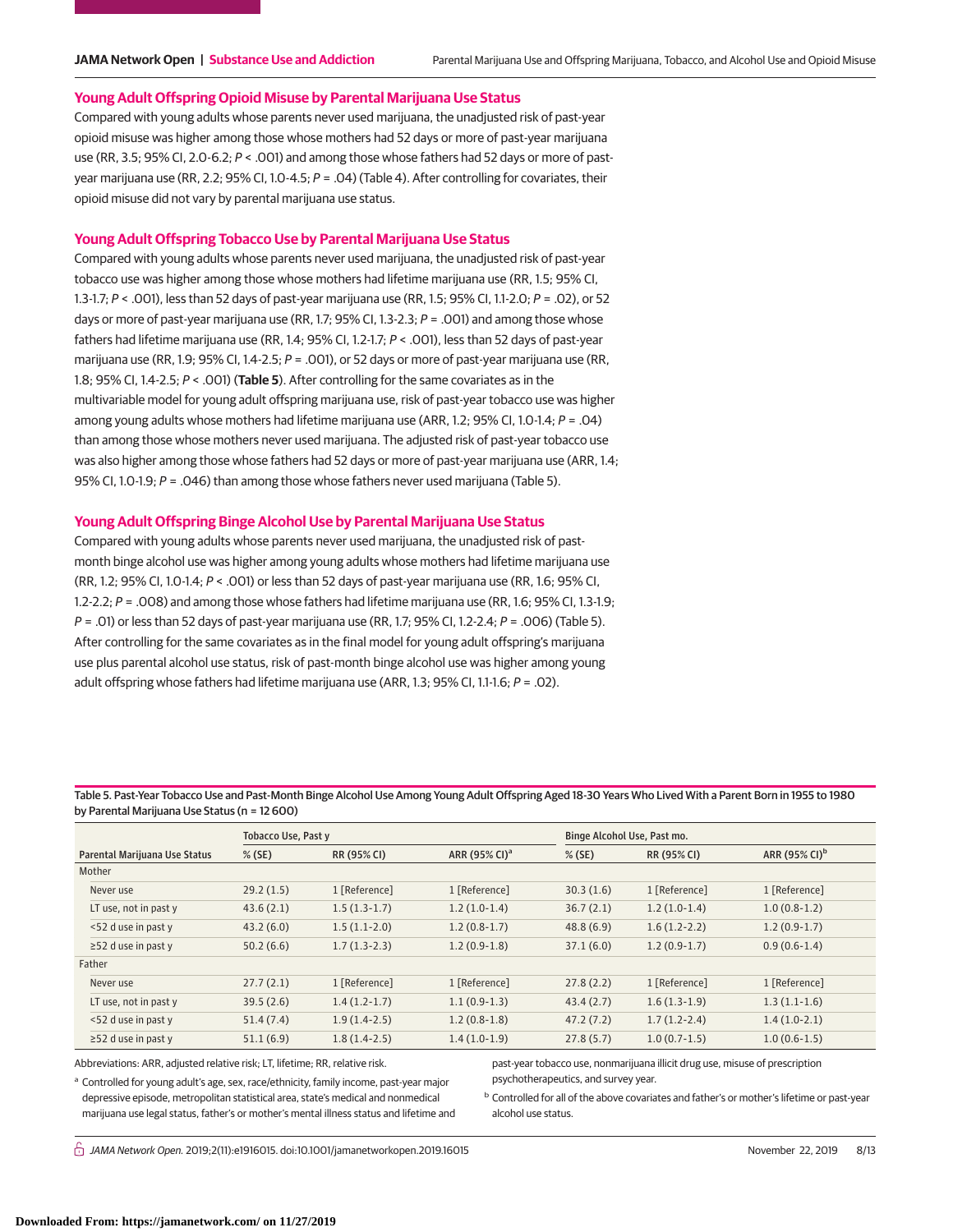#### **Discussion**

This cross-sectional study found substantial prevalence of marijuana use among US parents living with offspring aged 12 to 30 years, in that 7.6% to 9.6% of parents reported past-year marijuana use, and 3.5% to 5.4% of parents used marijuana on 52 days or more in the past year. Although parental marijuana use is reportedly lower than in nonparenting populations,<sup>34</sup> this protective factor may be reduced with increasing marijuana use among parents.<sup>35,36</sup>

Consistent with previous research showing increased marijuana use in adolescent offspring of parents who use marijuana or have a marijuana use disorder,<sup>22,37-39</sup> our study provides further evidence on associations of parental marijuana use with offspring substance use. First, parental pastyear marijuana use was consistently associated with increased unadjusted risk of past-year marijuana, tobacco, and alcohol use and opioid misuse among both adolescent and young adult offspring. Second, even if a parent had lifetime (without past-year) marijuana use or relatively less frequent use, unadjusted prevalence of past-year substance use among offspring was generally higher than those whose parents never used marijuana. These results suggest that parental marijuana use is a risk factor for offspring substance use or misuse across a broad range of substances, including marijuana, tobacco, alcohol, and opioids, even when parental marijuana use is less frequent or in the past. Third, to further understand the specificity of the association of parental marijuana use with offspring substance use, we used multivariable models that adjusted for potential confounders related to offspring, familial, and environmental factors and found that parental marijuana use is a specific risk factor for marijuana and tobacco use by adolescent and young adult offspring and for alcohol use by adolescent offspring. Fourth, adolescent offspring's substance use appeared to be particularly associated with mother's marijuana use status. Even after adjusting for potential confounding factors, including the mother's alcohol use status, the mother's marijuana use status was associated with the adolescent offspring's past-year alcohol use. Our results indicate that the mother's marijuana use status was more than a substance use risk factor and suggest the differential and pivotal roles that a mother plays in the development of her adolescent offspring.

Environmentally mediated normalization of substance use and increased access to substances at home are possible explanations.<sup>40-44</sup> However, we were unable to further explore mechanisms underlying parent to child transmission because the NSDUH did not capture drug potencies, preparation type and route, whether use was predominantly at home, in the presence of children, or whether offspring had access to or handled marijuana at home.<sup>40</sup> Modulators of offspring use reportedly include the sex of the parent and the child, children's ages, family dynamics, sibling and peer influences, and parental involvement or neglect.<sup>14-16,40-47</sup> Regardless of mechanisms, clinicians and parents should be aware of the significant influence of parenting, parental marijuana use, and the poor prognosis associated with early marijuana initiation.<sup>48</sup> Substance use prevention among adolescents is a public health imperative because early initiation of marijuana use is associated with more severe symptoms and consequences,  $4-9,11-13$  including marijuana and other substance use disorders and comorbidities, such as affective, anxiety, and personality disorders.<sup>49</sup>

Given the poor prognosis of substance use disorders for long-term outcomes, direct and indirect screening in medical settings of family members for marijuana use is an important and achievable goal endorsed by the US Preventive Services Task Force.<sup>50,51</sup> A positive screening result should trigger counseling of parents on risks posed by using and storing marijuana, tobacco, or opioids at home, educating parents on risk and protective factors, and offering reassurances that substance use is modifiable.<sup>52,53</sup> Reducing marijuana, tobacco, and other substance use by offspring living with a parent using substances is approachable by targeted strategies, such as strengthening families,<sup>54</sup> or with universal prevention approaches that combine mass media campaigns adapted from tobacco cessation campaigns, including school- and community-based programs and changing statewide or community-wide policies and norms.<sup>55</sup>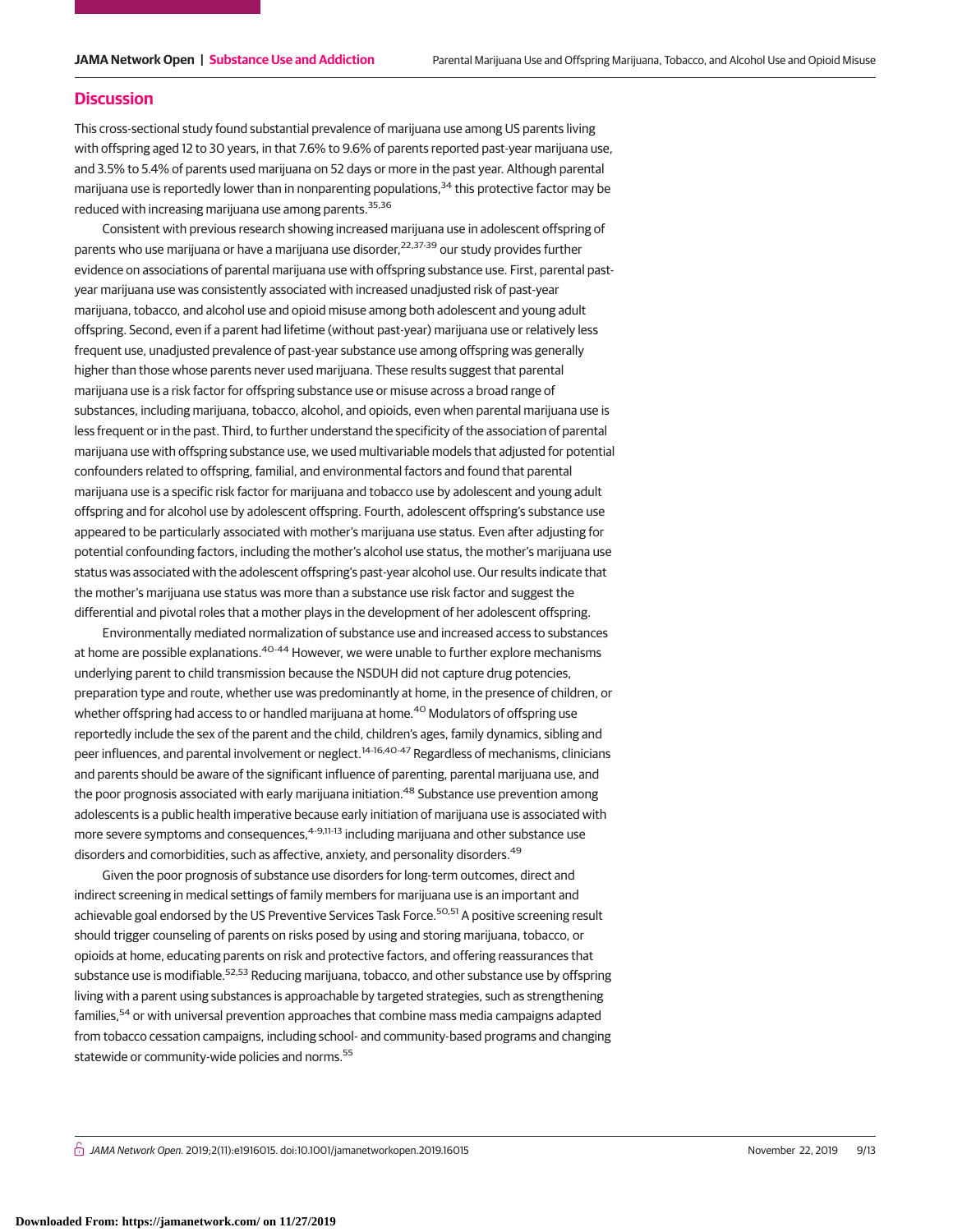#### **Limitations**

This study has several limitations. The NSDUH excluded people experiencing homelessness who were not living in shelters, which may underestimate associations between parental marijuana and tobacco use and substance use patterns of their offspring because families experiencing homelessness often have a higher prevalence of substance use compared with the general population.<sup>56</sup> The NSDUH did not sample offspring and both parents in any households and cannot provide insights into full patterns of family substance use. Nor did the NSDUH collect lifetime or pastyear binge and heavy alcohol use; thus, we cannot control for these factors in our analyses. Information is unavailable about specific patterns of marijuana use by parents and offspring (eg, use together, use in the home, types of marijuana products used). Moreover, because of the crosssectional nature of NSDUH data and related limitations of NSDUH questionnaires, this study could not establish temporal or causal relationships. The NSDUH are self-reported surveys and subject to recall and social desirability biases.<sup>57</sup> Furthermore, the 2015 through 2018 NSDUH did not collect the biological, step, adoptive, or foster relationship data between sampled parent and offspring. However, based on the 2014 NSDUH data, among adolescents aged 12 to 17 years living with a mother who was born from 1955 to 1984, 94.2% reported that their "mothers" were their biological mothers. Additionally, we may not have considered all confounding factors in our multivariable analyses. Future research is needed to confirm the significant associations identified in our study and to explicate these findings with details about patterns of marijuana use by parents and offspring.

# **Conclusions**

This cross-sectional study found that parental recent and past marijuana use was associated with an increased risk of marijuana and other substance use by adolescent and young adult offspring living in the same household. As any substance use among young people increases the probability of using other or multiple psychoactive substances and of experiencing substance-related consequences,<sup>58,59</sup> preventing a cycle of multigenerational substance use should be a national priority.

#### **ARTICLE INFORMATION**

**Accepted for Publication:** October 3, 2019.

**Published:** November 22, 2019. doi[:10.1001/jamanetworkopen.2019.16015](https://jama.jamanetwork.com/article.aspx?doi=10.1001/jamanetworkopen.2019.16015&utm_campaign=articlePDF%26utm_medium=articlePDFlink%26utm_source=articlePDF%26utm_content=jamanetworkopen.2019.16015)

**Open Access:** This is an open access article distributed under the terms of the [CC-BY License.](https://jamanetwork.com/journals/jamanetworkopen/pages/instructions-for-authors#SecOpenAccess/?utm_campaign=articlePDF%26utm_medium=articlePDFlink%26utm_source=articlePDF%26utm_content=jamanetworkopen.2019.16015) © 2019 Madras BK et al.JAMA Network Open.

**Corresponding Author:** Bertha K. Madras, PhD, Department of Psychiatry, Harvard Medical School, McLean Hospital, Mailman Research Bldg, Room 315, 115 Mill St, Belmont, MA, 02478 [\(bertha\\_madras@hms.harvard.edu\)](mailto:bertha_madras@hms.harvard.edu).

**Author Affiliations:** McLean Hospital, Belmont, Massachusetts (Madras); Department of Psychiatry, Harvard Medical School, Boston, Massachusetts (Madras); Substance Abuse and Mental Health Services Administration, Rockville, Maryland (Han, Lopez, McCance-Katz); National Institute on Drug Abuse, National Institutes of Health, Bethesda, Maryland (Compton); Centers for Disease Control and Prevention, Atlanta, Georgia (Jones).

**Author Contributions:** Dr Han had full access to all of the data in the study and takes responsibility for the integrity of the data and the accuracy of the data analysis. Drs Madras and Han contributed equally.

Concept and design: Madras, Han, Compton, McCance-Katz.

Acquisition, analysis, or interpretation of data: Madras, Han, Compton, Jones, Lopez, McCance-Katz.

Drafting of the manuscript: Madras, Han, Compton, Jones, Lopez.

Critical revision of the manuscript for important intellectual content: All authors.

Statistical analysis: Madras, Han, Compton, Lopez.

Administrative, technical, or material support: Han, Lopez, McCance-Katz.

Supervision: Han, Lopez, McCance-Katz.

 $\bigcap$  JAMA Network Open. 2019;2(11):e1916015. doi:10.1001/jamanetworkopen.2019.16015 (Reprinted) November 22, 2019 10/13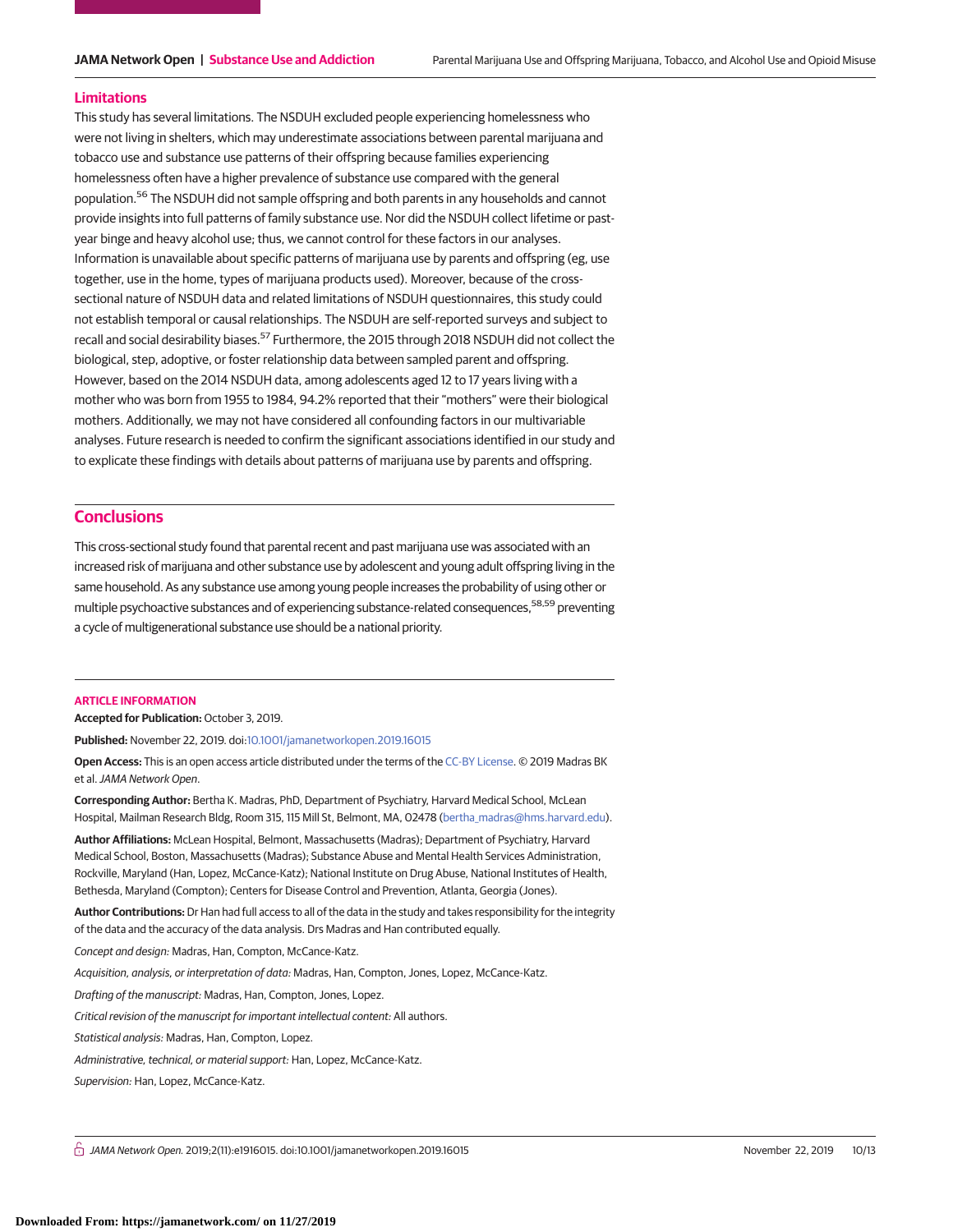**Conflict of Interest Disclosures:** Dr Madras reported serving as a speaker for Speakers for Change, which arranges speaking engagements on addiction biology. Dr Compton reported owning long-term stock holdings in Pfizer, General Electric, and 3M. No other disclosures were reported.

**Funding/Support:** This study was jointly sponsored by the Substance Abuse and Mental Health Services Administration and the National Institute on Drug Abuse of the National Institutes of Health of the US Department of Health and Human Services.

**Role of the Funder/Sponsor:** The sponsors had no role in the design and conduct of the study; analysis and interpretation of the data; preparation and review of the manuscript; or decision to submit the manuscript for publication. The sponsors reviewed and approved the manuscript.

**Disclaimers:** The findings and conclusions of this study are those of the authors and do not necessarily reflect the National Institute on Drug Abuse of the National Institutes of Health or the US Department of Health and Human Services.

#### **REFERENCES**

**1**. Chandra S, Radwan MM, Majumdar CG, Church JC, Freeman TP, ElSohly MA. New trends in cannabis potency in USA and Europe during the last decade (2008-2017). Eur Arch Psychiatry Clin Neurosci. 2019;269(1):5-15. doi[:10.](https://dx.doi.org/10.1007/s00406-019-00983-5) [1007/s00406-019-00983-5](https://dx.doi.org/10.1007/s00406-019-00983-5)

**2**. Peters EN, Bae D, Barrington-Trimis JL, Jarvis BP, Leventhal AM. Prevalence and sociodemographic correlates of adolescent use and polyuse of combustible, vaporized, and edible cannabis products. JAMA Netw Open. 2018;1 (5):e182765. doi[:10.1001/jamanetworkopen.2018.2765](https://jama.jamanetwork.com/article.aspx?doi=10.1001/jamanetworkopen.2018.2765&utm_campaign=articlePDF%26utm_medium=articlePDFlink%26utm_source=articlePDF%26utm_content=jamanetworkopen.2019.16015)

**3**. Center for Behavioral Health Statistics and Quality. 2018 National Survey on Drug Use and Health: Detailed Tables. Rockville, MD: Substance Abuse and Mental Health Services Administration; 2019.

**4**. Volkow ND, Baler RD, Compton WM, Weiss SRB. Adverse health effects of marijuana use. N Engl J Med. 2014; 370(23):2219-2227. doi[:10.1056/NEJMra1402309](https://dx.doi.org/10.1056/NEJMra1402309)

**5**. Han B, Compton WM, Blanco C, Jones CM. Time since first cannabis use and 12-month prevalence of cannabis use disorder among youth and emerging adults in the United States. Addiction. 2019;114(4):698-707. doi[:10.](https://dx.doi.org/10.1111/add.14511) [1111/add.14511](https://dx.doi.org/10.1111/add.14511)

**6**. Roten A, Baker NL, Gray KM. Cognitive performance in a placebo-controlled pharmacotherapy trial for youth with marijuana dependence. Addict Behav. 2015;45:119-123. doi[:10.1016/j.addbeh.2015.01.013](https://dx.doi.org/10.1016/j.addbeh.2015.01.013)

**7**. Broyd SJ, van Hell HH, Beale C, Yücel M, Solowij N. Acute and chronic effects of cannabinoids on human cognition—a systematic review. Biol Psychiatry. 2016;79(7):557-567. doi[:10.1016/j.biopsych.2015.12.002](https://dx.doi.org/10.1016/j.biopsych.2015.12.002)

**8**. Bechtold J, Hipwell A, Lewis DA, Loeber R, Pardini D. Concurrent and sustained cumulative effects of adolescent marijuana use on subclinical psychotic symptoms. Am J Psychiatry. 2016;173(8):781-789. doi[:10.1176/](https://dx.doi.org/10.1176/appi.ajp.2016.15070878) [appi.ajp.2016.15070878](https://dx.doi.org/10.1176/appi.ajp.2016.15070878)

**9**. National Academies of Sciences, Engineering, and Medicine. The Health Effects of Cannabis and Cannabinoids: The Current State of Evidence and Recommendations for Research. Washington, DC: The National Academies Press; 2017.

**10**. Di Forti M, Quattrone D, Freeman TP, et al; EU-GEI WP2 Group. The contribution of cannabis use to variation in the incidence of psychotic disorder across Europe (EU-GEI): a multicentre case-control study. Lancet Psychiatry. 2019;6(5):427-436. doi[:10.1016/S2215-0366\(19\)30048-3](https://dx.doi.org/10.1016/S2215-0366(19)30048-3)

**11**. Gobbi G, Atkin T, Zytynski T, et al. Association of cannabis use in adolescence and risk of depression, anxiety, and suicidality in young adulthood: a systematic review and meta-analysis.JAMA Psychiatry. 2019;76(4):426-434. doi[:10.1001/jamapsychiatry.2018.4500](https://jama.jamanetwork.com/article.aspx?doi=10.1001/jamapsychiatry.2018.4500&utm_campaign=articlePDF%26utm_medium=articlePDFlink%26utm_source=articlePDF%26utm_content=jamanetworkopen.2019.16015)

**12**. Horwood LJ, Fergusson DM, Hayatbakhsh MR, et al. Cannabis use and educational achievement: findings from three Australasian cohort studies. Drug Alcohol Depend. 2010;110(3):247-253. doi[:10.1016/j.drugalcdep.2010.](https://dx.doi.org/10.1016/j.drugalcdep.2010.03.008) [03.008](https://dx.doi.org/10.1016/j.drugalcdep.2010.03.008)

**13**. Zhang C, Brook JS, Leukefeld CG, Brook DW. Trajectories of marijuana use from adolescence to adulthood as predictors of unemployment status in the early forties. Am J Addict. 2016;25(3):203-209. doi[:10.1111/ajad.12361](https://dx.doi.org/10.1111/ajad.12361)

**14**. Nash SG, McQueen A, Bray JH. Pathways to adolescent alcohol use: family environment, peer influence, and parental expectations.J Adolesc Health. 2005;37(1):19-28. doi[:10.1016/j.jadohealth.2004.06.004](https://dx.doi.org/10.1016/j.jadohealth.2004.06.004)

**15**. Schofield TJ, Conger RD, Robins RW. Early adolescent substance use in Mexican origin families: peer selection, peer influence, and parental monitoring. Drug Alcohol Depend. 2015;157:129-135. doi[:10.1016/j.drugalcdep.2015.](https://dx.doi.org/10.1016/j.drugalcdep.2015.10.020) [10.020](https://dx.doi.org/10.1016/j.drugalcdep.2015.10.020)

**16**. Beardslee J, Datta S, Byrd A, et al. An examination of parental and peer influence on substance use and criminal offending during the transition from adolescence to adulthood. Crim Justice Behav. 2018;45(6):783-798. doi[:10.](https://dx.doi.org/10.1177/0093854818764767) [1177/0093854818764767](https://dx.doi.org/10.1177/0093854818764767)

 $\bigcap_{i=1}^n$  JAMA Network Open. 2019;2(11):e1916015. doi:10.1001/jamanetworkopen.2019.16015 (Reprinted) November 22, 2019 11/13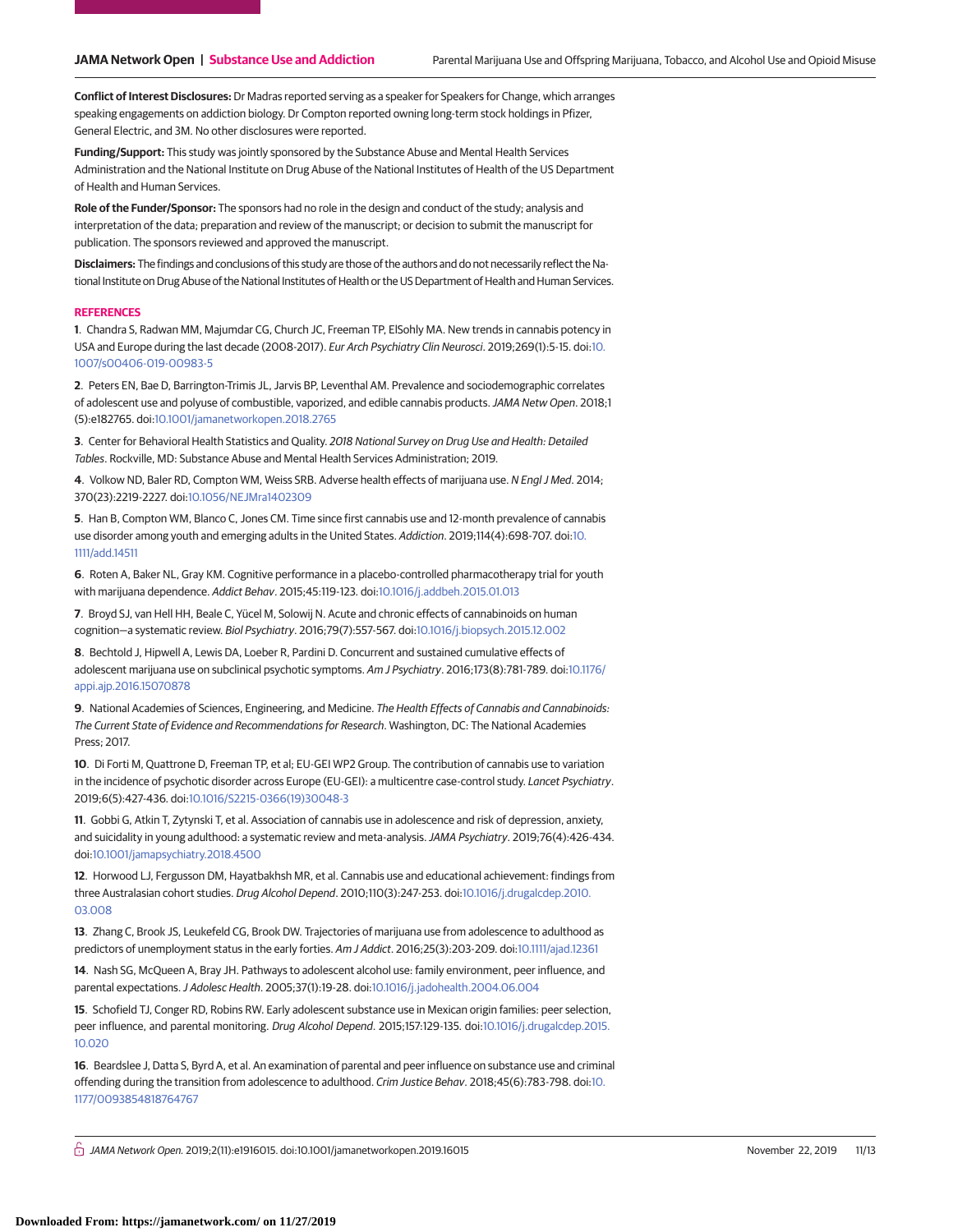**17**. Cassidy RN, Meisel MK, DiGuiseppi G, Balestrieri S, Barnett NP. Initiation of vaporizing cannabis: individual and social network predictors in a longitudinal study of young adults. Drug Alcohol Depend. 2018;188:334-340. doi: [10.1016/j.drugalcdep.2018.04.014](https://dx.doi.org/10.1016/j.drugalcdep.2018.04.014)

**18**. Kandel D. Adolescent marihuana use: role of parents and peers. Science. 1973;181(4104):1067-1070. doi[:10.](https://dx.doi.org/10.1126/science.181.4104.1067) [1126/science.181.4104.1067](https://dx.doi.org/10.1126/science.181.4104.1067)

**19**. Li C, Pentz MA, Chou CP. Parental substance use as a modifier of adolescent substance use risk. Addiction. 2002;97(12):1537-1550. doi[:10.1046/j.1360-0443.2002.00238.x](https://dx.doi.org/10.1046/j.1360-0443.2002.00238.x)

**20**. Gfroerer J. Correlation between drug use by teenagers and drug use by older family members. Am J Drug Alcohol Abuse. 1987;13(1-2):95-108. doi[:10.3109/00952998709001502](https://dx.doi.org/10.3109/00952998709001502)

**21**. O'Loughlin JL, Dugas EN, O'Loughlin EK, et al. Parental cannabis use is associated with cannabis initiation and use in offspring.J Pediatr. 2019;206:142-147.e1. doi[:10.1016/j.jpeds.2018.10.057](https://dx.doi.org/10.1016/j.jpeds.2018.10.057)

**22**. Centers for Disease Control and Prevention. Drug overdose deaths. [https://www.cdc.gov/drugoverdose/data/](https://www.cdc.gov/drugoverdose/data/statedeaths.html) [statedeaths.html.](https://www.cdc.gov/drugoverdose/data/statedeaths.html) Accessed February 14, 2019.

**23**. Substance Abuse and Mental Health Services Administration. National Survey on Drug Use and Health. [https://](https://www.samhsa.gov/data/data-we-collect/nsduh-national-survey-drug-use-and-health) [www.samhsa.gov/data/data-we-collect/nsduh-national-survey-drug-use-and-health.](https://www.samhsa.gov/data/data-we-collect/nsduh-national-survey-drug-use-and-health) Accessed Jan. 23, 2019.

**24**. Center for Behavioral Health Statistics and Quality. How to Prepare and Analyze Pair Data in the National Survey on Drug Use and Health. Rockville, MD: Substance Abuse and Mental Health Services Administration; 2017.

**25**. Han B, Compton WM, Blanco C, Crane E, Lee J, Jones CM. Prescription opioid use, misuse, and use disorders in U.S. adults: 2015 National Survey on Drug Use and Health. Ann Intern Med. 2017;167(5):293-301. doi[:10.7326/](https://dx.doi.org/10.7326/M17-0865) [M17-0865](https://dx.doi.org/10.7326/M17-0865)

**26**. Han B, Compton WM, Jones CM, Blanco C. Cannabis use and cannabis use disorders among youth in the United States, 2002-2014.J Clin Psychiatry. 2017;78(9):1404-1413. doi[:10.4088/JCP.16m10948](https://dx.doi.org/10.4088/JCP.16m10948)

**27**. Compton WM, Han B, Jones CM, Blanco C, Hughes A. Marijuana use and use disorders in adults in the USA, 2002-14: analysis of annual cross-sectional surveys. Lancet Psychiatry. 2016;3(10):954-964. doi[:10.1016/S2215-](https://dx.doi.org/10.1016/S2215-0366(16)30208-5) [0366\(16\)30208-5](https://dx.doi.org/10.1016/S2215-0366(16)30208-5)

**28**. American Psychiatric Association. Diagnostic and Statistical Manual of Mental Disorders. 4th ed. Washington, DC: American Psychiatric Association; 1994.

**29**. Substance Abuse and Mental Health Services Administration. Reliability of Key Measures in the National Survey on Drug Use and Health. Rockville, MD: Department of Housing and Human Services; 2010.

**30**. Jordan BK, Karg RS, Batts KR, Epstein JF, Wiesen C. A clinical validation of the National Survey on Drug Use and Health assessment of substance use disorders. Addict Behav. 2008;33(6):782-798. doi[:10.1016/j.addbeh.](https://dx.doi.org/10.1016/j.addbeh.2007.12.007) [2007.12.007](https://dx.doi.org/10.1016/j.addbeh.2007.12.007)

**31**. Center for Behavioral Health Statistics and Quality. National Survey on Drug Use and Health: an alternative model to predict mental illness. [https://www.samhsa.gov/data/sites/default/files/NSDUH-N23-MI-Models-2015.pdf.](https://www.samhsa.gov/data/sites/default/files/NSDUH-N23-MI-Models-2015.pdf) Accessed January 23, 2016.

**32**. Han B, Compton WM, Blanco C, Colpe LJ. Prevalence, treatment, and unmet treatment needs of US adults with mental health and substance use disorders. Health Aff (Millwood). 2017;36(10):1739-1747. doi[:10.1377/hlthaff.](https://dx.doi.org/10.1377/hlthaff.2017.0584) [2017.0584](https://dx.doi.org/10.1377/hlthaff.2017.0584)

**33**. Bieler GS, Brown GG, Williams RL, Brogan DJ. Estimating model-adjusted risks, risk differences, and risk ratios from complex survey data. Am J Epidemiol. 2010;171(5):618-623. doi[:10.1093/aje/kwp440](https://dx.doi.org/10.1093/aje/kwp440)

**34**. Epstein M, Bailey JA, Steeger CM, Hill KG, Skinner ML. Predictors of adult marijuana use among parents and nonparents. Prev Sci. 2018;19(2):109-116. doi[:10.1007/s11121-017-0801-5](https://dx.doi.org/10.1007/s11121-017-0801-5)

**35**. Grant TM, Graham JC, Carlini BH, Ernst CC, Brown NN. Use of marijuana and other substances among pregnant and parenting women with substance use disorders: changes in Washington state after marijuana legalization. J Stud Alcohol Drugs. 2018;79(1):88-95. doi[:10.15288/jsad.2018.79.88](https://dx.doi.org/10.15288/jsad.2018.79.88)

**36**. Goodwin RD, Cheslack-Postava K, Santoscoy S, et al. Trends in cannabis and cigarette use among parents with children at home: 2002 to 2015. Pediatrics. 2018;141(6):e20173506. Published online May 14, 2018. doi[:10.1542/](https://dx.doi.org/10.1542/peds.2017-3506) [peds.2017-3506](https://dx.doi.org/10.1542/peds.2017-3506)

**37**. Kosty DB, Farmer RF, Seeley JR, Gau JM, Duncan SC, Lewinsohn PM. Parental transmission of risk for cannabis use disorders to offspring. Addiction. 2015;110(7):1110-1117. doi[:10.1111/add.12914](https://dx.doi.org/10.1111/add.12914)

**38**. Hill M, Sternberg A, Suk HW, Meier MH, Chassin L. The intergenerational transmission of cannabis use: associations between parental history of cannabis use and cannabis use disorder, low positive parenting, and offspring cannabis use. Psychol Addict Behav. 2018;32(1):93-103. doi[:10.1037/adb0000333](https://dx.doi.org/10.1037/adb0000333)

 $\stackrel{\curvearrowright}{\cap}$  JAMA Network Open. 2019;2(11):e1916015. doi:10.1001/jamanetworkopen.2019.16015 (Reprinted) November 22, 2019 12/13